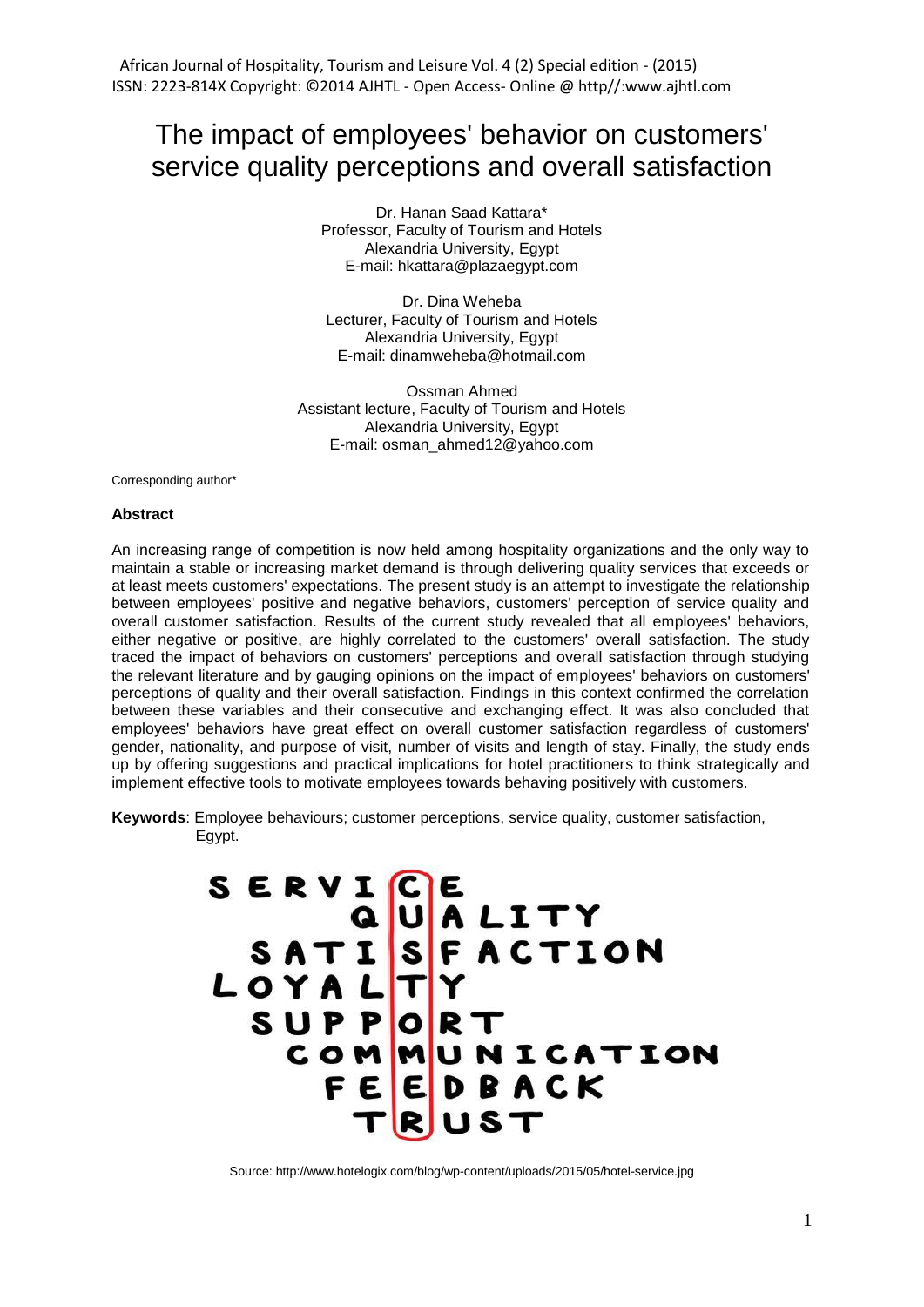## **Introduction**

In any hospitality organization there are a wide variety of employees' behaviors that can occur within the workplace. Employees' behaviors are defined as various sequences of actions carried out by employees within the organization (Hanna et al., 2004).Some of these behaviors may be positive and refer to the constructive actions of employees on behalf of the organization, employees and customers (Bowen and shoemaker, 1998), while further behaviors may be negative and may destroy a productive work environment. The occurrence of negative behaviors can generate stress; provoke minor illnesses and even cause depression among employees (Helen, 1993). The threat is that these negative behaviors are epidemic and spread to others like the flu, which is costly to the organization's productivity and eventually takes its toll on employees' health and performance. King (2004) stated that negative employees' behavior has ruined many businesses and costs employers millions of dollars every day. It also has the consequences of driving away customers; damaging employees' morality and increasing their turnover rates. Employees' behaviors are important in a service company as they connect the organization with its customers and they are a critical factor in developing effective working relationships with customers (Grönroos, 1990; Gwinner, et al., 1998). They can also maintain customer satisfaction by fulfilling the promises made to the customer. In 2007, Saad and Amy suggested that the three most important variables that explain customer satisfaction include staff behavior, service quality, and price. Therefore, employees' behaviors have influences on customer perception of service quality and on customer satisfaction.

Customer's perception is defined as the degree of concordance between expectations and experience, where comparability is apparent, the customer is deemed to be satisfied (Parasuraman et al., 1994). While, customer satisfaction is viewed as the outcome of a comparison process between perceived product/service performance and previously held expectations, when performance exceeds expectations; positive disconfirmation occurs and leads to satisfaction, while performance below expectations results in negative disconfirmation and dissatisfaction (Oliver, 1997). Bei an Chiou (2001) looked at customer satisfaction as the function perceived service quality, product quality and price and it is measured by customer's overall judgment. Dimitris and other authors (2007) defined customer satisfaction as a measure of how a product or service performs compared to customer's expectations. The employees of an organization are therefore vital for ensuring success in customers' perceptions and satisfactions, as they are the persons ultimately responsible for providing a quality service that meets the expectations of customers (Zeithaml, et al., 1996).

The present study is an attempt to investigate the relationship between employees' positive and negative behaviors, customers' perception of service quality and overall customer satisfaction. In essence, this involves determining whether five-star hotel properties in Egypt consider their employees' behaviors and their impact on customer perception of service quality and overall satisfaction; developing guidelines for improving the understanding of employees' behavior and its relationship with customer perception of service quality and overall customer satisfaction; proposing a model for applying effective strategies to direct employee's behavior towards enhancing customer perception of service quality and customer<br>satisfaction: and lastly, offering satisfaction; and lastly, offering suggestions and practical implications for hotel practitioners to think strategically and implement effective tools to motivate employees towards behaving positively with customers.

## **Background**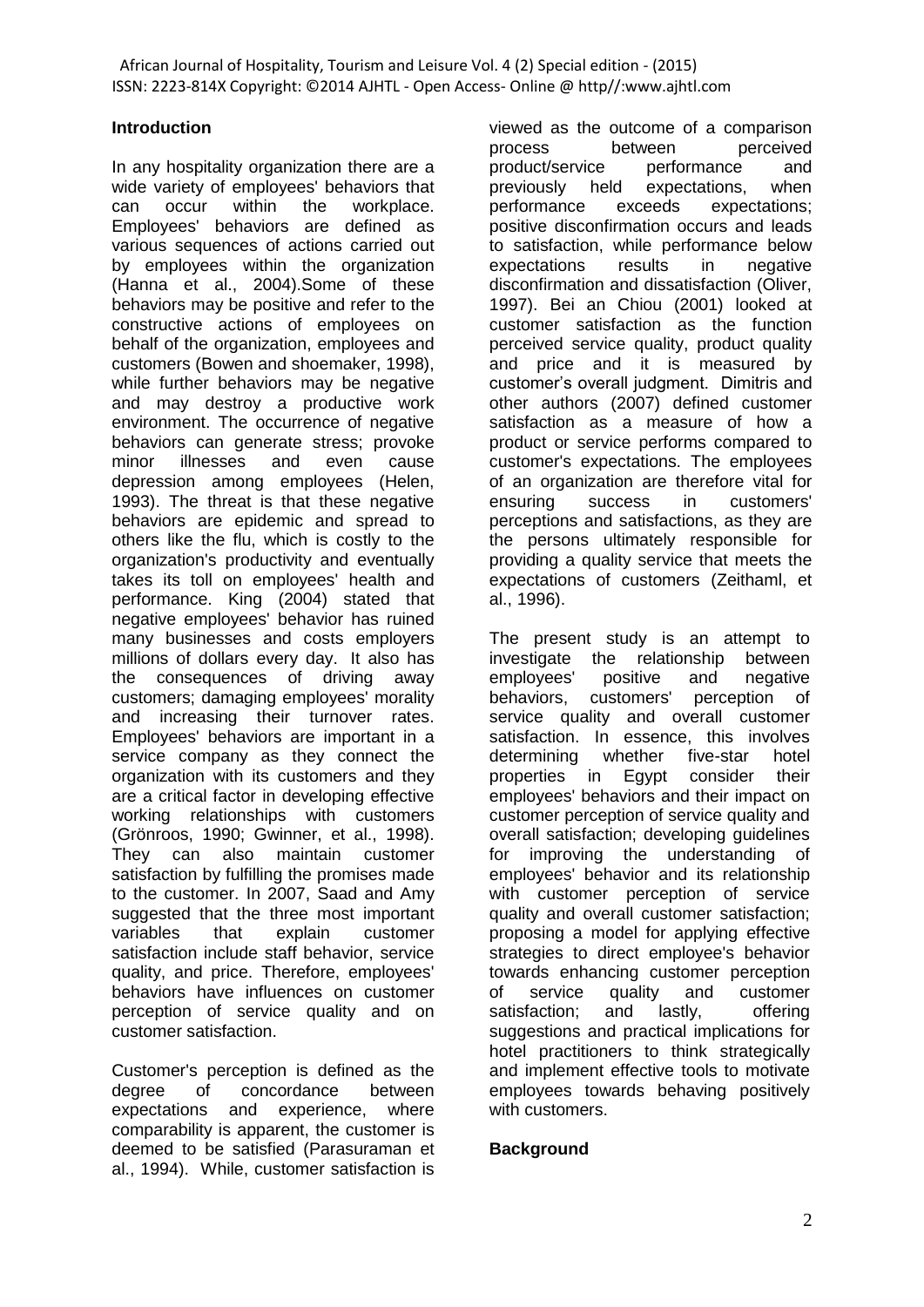By reviewing the literature, there were many studies that tried to examine the idea of employees' behavior and its relation to customer satisfaction. For example, Jones and Dent (1994) found that a smiling face has a beneficial effect on customer satisfaction. As well, a number of studies have indicated the importance of friendly type behaviors (friendliness, familiarity, caring, politeness, responsiveness, trustworthiness, helpfulness, and understanding) of service staff to improved service outcomes and long-term relationships (Sparks, 1994). An important study that linked friendly employee behaviors to customer satisfaction was the one developed by Lemmink and Mattsson (1998). They demonstrated that the degree of personal warmth displayed by service employees toward customers was related significantly and positively to service quality perceptions and customer satisfaction. In 2003, Hansen and other authors stated that customer's commitment towards a service company significantly relies on customer's commitment to the customercontact employee. Thus, it was agreed that customer's intention to remain with a particular service company is heavily determined by customer-contact employee's behavior.

One experimental study introduced by Brown and other authors (1996) investigated the effect of respectful employees' behavior on service encounter satisfaction. Their research found that positive employees' behavior increased customer service encounter satisfaction. Similarly, Mittal and Lassar (1996) developed a 'personalization' dimension that sought information about the way a company's employees behave in general. The scale was found to be strongly related to overall satisfaction health care service but negatively related to overall satisfaction for a car repair service. Again, this 'personalization' scale focused on employee's behavior rather than the customer's response.

Moreover, Duboff and Heaton (1999) mentioned that customer satisfaction is often at least somewhat dependent on a specific relationship with a contact employee, thus, the cost of losing such an employee includes the weakening; if not loss of key customers as well. According to Armando (2005), successful service providers are able to meet and, whenever possible, exceed consumers' needs and wants in delivering services, due to certain specific characteristics of services (e.g., intangibility, simultaneity, variability and perishability), and to the human element, in particular the 'face-to-face' interaction with the customer. In addition, Kong and Jogaratnam (2007) confirmed the fact that employee personalization and courtesy was a significant predictor of customer satisfaction.

Recent studies also tried to study the relationship between employees and customers during service encounters. Subramony and other authors (2004) found a positive relationship between employees' internal service effectiveness and customers' service quality perceptions. While, Nicolini and Salini (2006) demonstrated that customer evaluation of the service received is shaped by factors linked to the psychological interaction established during the exchange transaction, and by factors connected to technical-specific characteristics of the service. A further study was conducted by Bienstock and DeMoranville (2006) that tested the relationship between employees' organizational behaviors and customer perceptions of service quality. The results demonstrated that higher levels of organizational behaviors among an organization's employees are associated with higher levels of service quality perceptions among the organization's customers. Moreover, Paull (2008) conducted a study in the airline industry and found that employees and customers were not on the same point of view when it came to defining a successful interaction, as 92 percent of employees stated that they were exceeding customer expectations, while only 26 percent of customers agreed with them.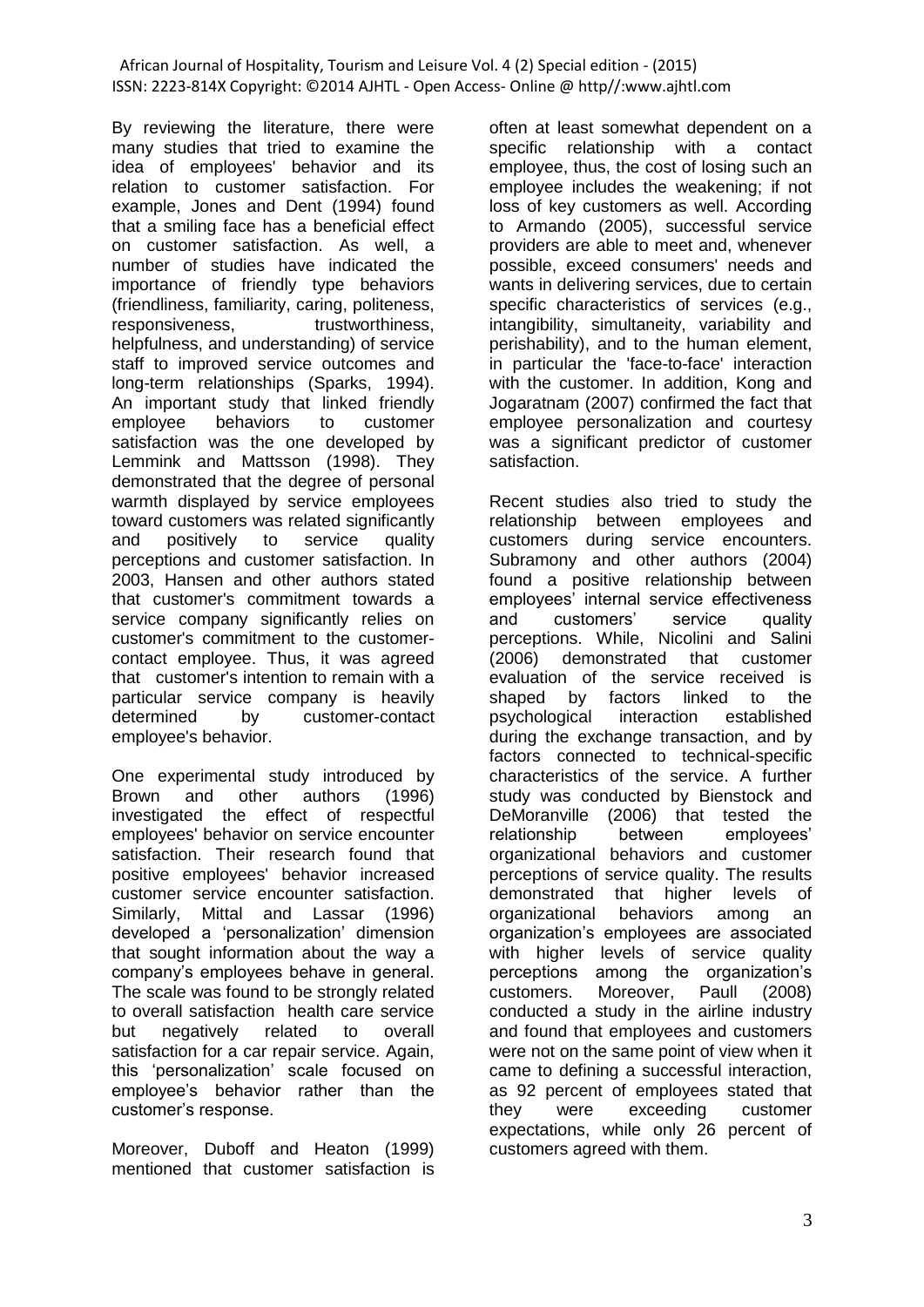Liljander (2000: 162- 171) highlighted the importance of contact employees' behaviors during service interactions in the hotel industry when he indicated that a major focus in any hotel should be the personal linkage between the service provider and customer. He stated that more attention should be given to the service providers on the front-line (desk clerks, waiters, park rangers, door and bell men, maids, and stewards) interacting with the customer. In addition, Arnette and other authors (2002) mentioned that in the hotel sector, because most hotels rely on their employees to deliver superior service, hotel employees can be a source of competitive advantage. They, further, stated that service quality, customer satisfaction and loyalty are influenced considerably by the beliefs and actions of hotel employees, and that by providing outstanding service, hotel employees can enhance the image of the hotel and the level of perceived and actual service quality. Furthermore in a similar point of view, Mattsson and Lemmink (2002) examined the notion that, as a customer, every one has experienced positive and negative emotions during service delivery. They found that low skilled contact staff may not be able to cope with emotional situations when the entire image of the service firm is at stake. Because emotions are intangible, difficult to control and instantaneous they have both short- term

and long- term effects on customer perceptions.

## **Hypotheses**

Based on the review of literature and objectives of the study five hypotheses were formulated. Figure (1) shows the hypothesized relationship between the study variables.

**H1:** Employees' behaviors (positive/negative) have an impact (positively/negatively) on overall customers' satisfaction.

**H2:** Employees' (positive/negative) behaviors have an impact (positively/negatively) on customer perception of service quality.

**H3:** Customers' perceptions of service quality (positive/negative) have an impact (positively/negatively) on overall customers' satisfaction.

**H4**: The impact of positive/negative employees' behaviors on overall customer satisfaction differ according to the customers' profiles.

**H5**: The impact of positive/negative employees' behaviors on overall customer satisfaction differ based on visit's characteristics.



**Figure (1): The Study Hypotheses**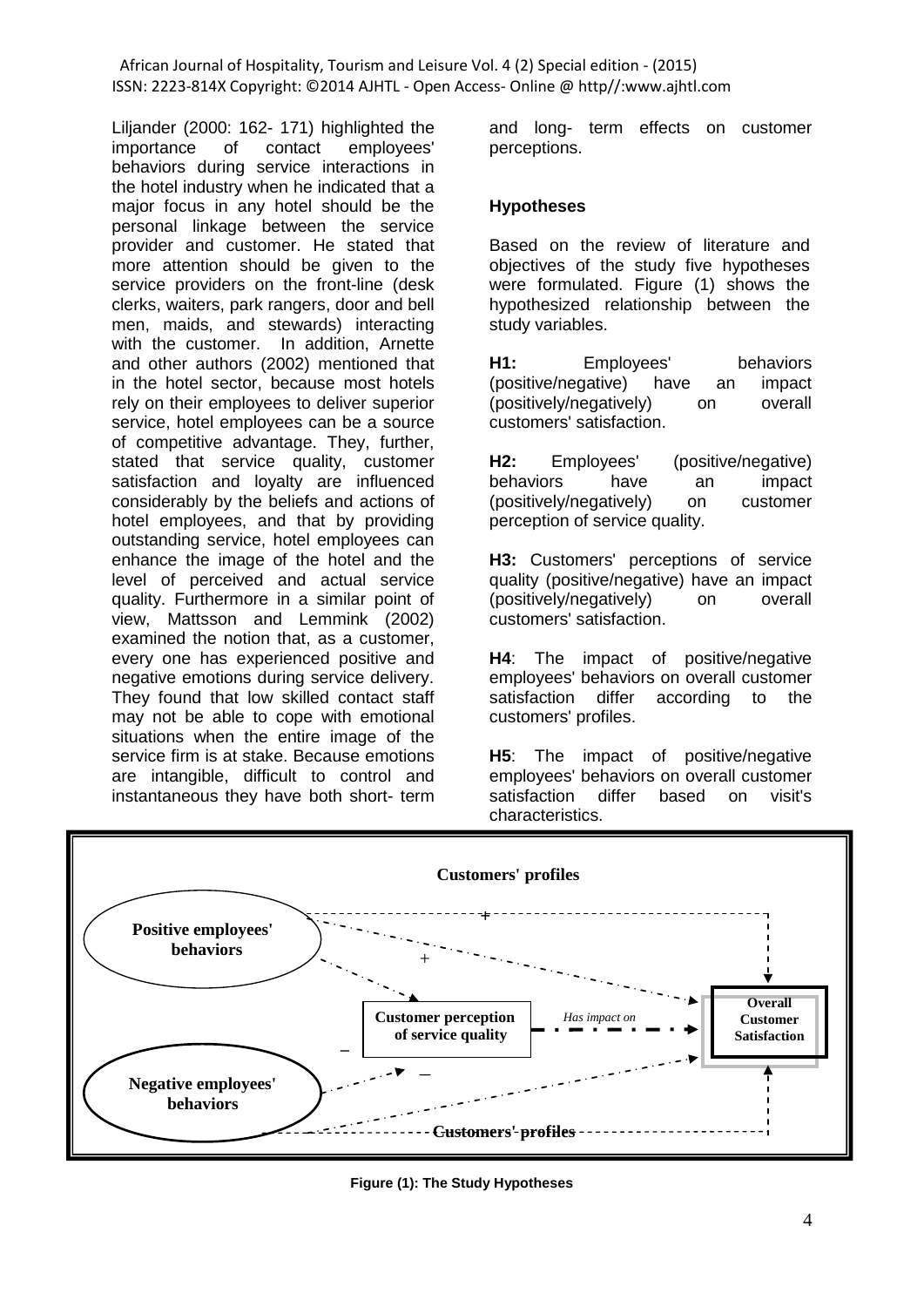## **Methodology**

# **Study Sample**

The data of the study were collected from five star hotel customers in Egypt. From a total number of 108 five star hotels (EHA, 2006/2007) , a random sample of 33 fivestar hotels was selected, representing 30.5% of the population. Ten questionnaires were distributed among customers in each hotel counting for a total number of 330 distributed questionnaires.

# **Questionnaire development**

Based on a comprehensive literature review, a questionnaire was developed to investigate the relationship between employees' positive and negative behaviors, customers' perception of service quality and overall customer satisfaction. SERVQUAL scale of Parasuraman and others (1998) were considered as a base while developing the format of the study questionnaire. Employees' behaviors have been grouped into five categories, depending on the SERVQUAL, known as reliability, responsiveness, assurance, empathy and tangibility.

The first section of the questionnaire was directed to collect data related to the profile of customers and their stay; nationality, age, gender, social status, purpose of visit, previous lodging experiences, length of stay and number of visits. The second section of the questionnaire consisted of fourty statements identifying negative and positive employees' behaviors. These statements were randomly mixed and listed in the questionnaire. In this section two scales were used. The first scale (1 to 3 scale) measured the occurrence of behaviors during the customer's stay, where (1) indicated that the behavior never occurred, while (3) indicated that the behavior always occurred. The second scale (-2 to +2 scale) measured the impact of these behaviors, whether it

occurred or not, on their overall satisfaction, where (-2) indicated high degree of dissatisfaction, (+2) high degree of satisfaction and (0) denoted a neutral condition.

The third section of the questionnaire included two questions asking customers about the impact of employees' behaviors, either negative or positive, on their perception of service quality and on their overall satisfaction. Responses were collected through a 5 point Likert scale, where (1) indicated a low impact, while (5) indicated a high impact.

The final section of the questionnaire were designed to gauge the impact of positive and negative employees' behaviors on customers' perceptions of service quality and their overall satisfaction. Two openended questions were provided to customers to gather any additional comments they might have about the topic in hand.

## **Questionnaire distribution and administration**

Face validity of the questionnaire was applied through five experts; in the field of survey designs and academics. A primary draft of the questionnaire was reviewed, important observations were considered, and then the second draft was piloted to twenty customers. The final questionnaire form was distributed in April, 2007. Hotel customers were asked to return completed questionnaires to the front desk. Of the 330 distributed questionnaires 217 questionnaires were collected, from which only 201 were valid counting for 61% of the total sample which represents a satisfying response rate.

# **Results and discussion**

# **Respondents' profile**

The demographic profile of respondents and the characteristics of their visit are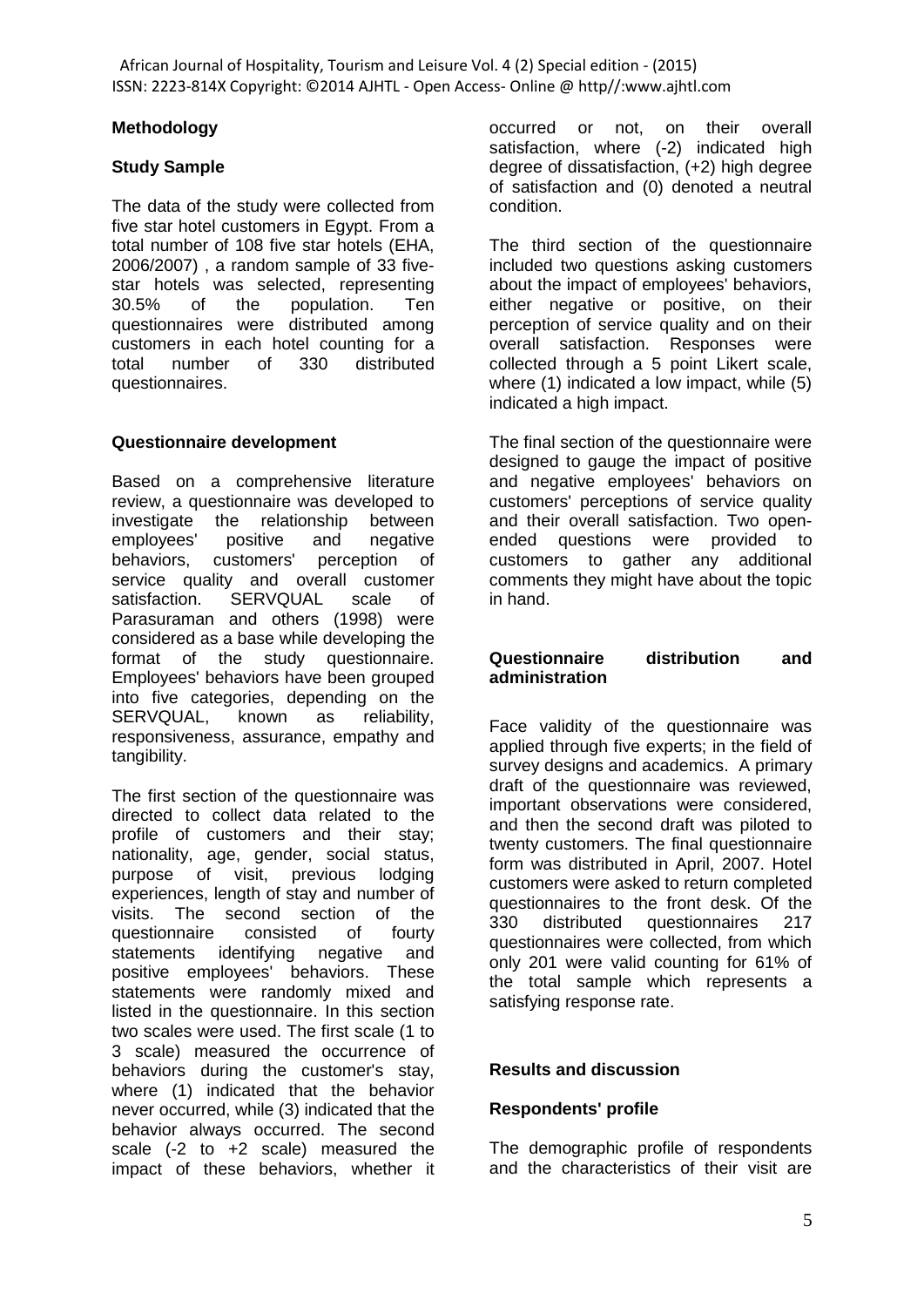shown in table (1). The respondents were from different nationalities; Arab (22.4%), English (20%), German (16.7%), Italian (12.9%), and other nationalities (23.8%). They were distributed among different age categories; of which the category ranging from 30-40 years old presented the highest percentage (27.9%), followed by that ranging from 20-30 years old (25.9%), then that from 40-50 years old (21.9%), and that from 50-60 years old (13.4%), followed by that of above 60 years old (6%), and finally under 20 years old (5%). Male represented (55.2%) of the respondents, while females represented (44.8%). The majority of customers (59.2%) were married, followed by single customers (29.9%), and other status such as engagement and divorcement represented (10.9%).

Regarding the characteristics of the visit, the majority of customers (74.6%) indicated leisure as their primary purpose, while 19.9% indicated that they were traveling for business reasons and only 5.5% mentioned other motives such as visiting relatives/friends or shopping. A large number of customers (41.8%) were on their first visit to the hotel, 28.9% were on their second time, 19.9% were on the third visit, and only 9.5% were visiting the hotel for more than three times. The length of stay was ranging from 4-6 nights for 36.8% of customers, from 2-4 nights for 33.8%, and was one night for 8.0% of them.

| <b>Profile of respondents</b>       |      |               |                   |                         |        |                 |                      |      |  |
|-------------------------------------|------|---------------|-------------------|-------------------------|--------|-----------------|----------------------|------|--|
| <b>Nationalit</b><br>y              | %    | Age group     |                   | %                       | Gender | %               | <b>Social status</b> | ℅    |  |
| German                              | 16.7 |               | $<$ 20 years      |                         | Male   | 55.2<br>Single  |                      | 29.9 |  |
| Italian                             | 12.9 |               | 20-30<br>25.9     |                         | Female | 44.8<br>Married |                      | 59.2 |  |
| <b>British</b>                      | 20.0 |               | $30-40$           | 27.9                    |        | Other           |                      | 10.9 |  |
| Arabs                               | 22.4 |               | 40-50             | 21.9                    |        |                 |                      |      |  |
| Others                              | 23.8 | 50-60         |                   | 13.4                    |        |                 |                      |      |  |
|                                     |      | 60 or<br>more |                   | 6.0                     |        |                 |                      |      |  |
| <b>Characteristics of the visit</b> |      |               |                   |                         |        |                 |                      |      |  |
| %<br><b>Purpose of visit</b>        |      |               |                   | <b>Number of visits</b> | %      |                 | Length of stay       | %    |  |
| <b>Business</b>                     |      | 19.9          | <b>First Time</b> |                         | 41.8   | 1 night         |                      | 8.0  |  |
| Leisure                             |      | 74.6          | Second Time       |                         | 28.9   | 2-4 nights      |                      | 33.8 |  |
| Other                               |      | 5.5           |                   | <b>Third Time</b>       | 19.9   | 4-6 nights      |                      | 36.8 |  |
|                                     |      |               |                   |                         |        |                 | More than a          |      |  |
|                                     |      |               | More              |                         | 9.5    | week            |                      | 21.4 |  |

**Table (1): Respondents' profiles and characteristics of the visit**

## **Results and discussion**

Results of the current study, illustrated in table (2), revealed that all negative behaviors recorded a high negative effect on customers' overall satisfaction as the lowest record was calculated for behavior (E10) in the empathy category where 57.7% of customers indicated that they were dissatisfied. While behavior (A6) in

the reliability category, concerned with employees' refusal to make changes to orders that have been placed, denoted the highest negative effect on customers' overall satisfaction as approximately all customers (97.51%) indicated a dissatisfaction effect. The high negative impact of these behaviors can be attributed to the fact that customers intend to stay in a hotel in which they are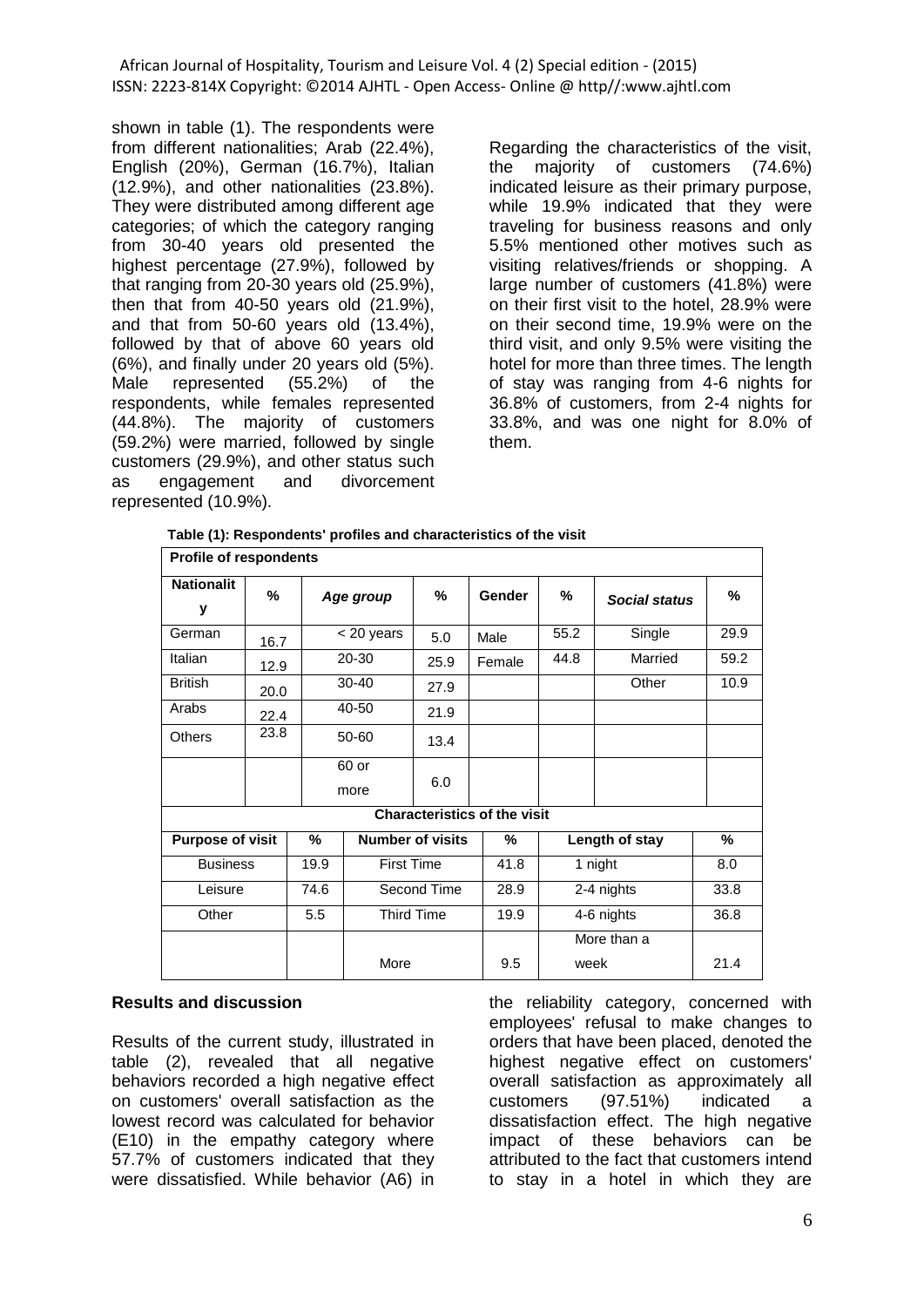spending their money, in return they expect to obtain services equivalent to their anticipations and dissatisfaction occurs directly after a failure in the service delivery process. In conclusion, as all negative behaviors indicated a high negative effect on customers' overall satisfaction, therefore hypothesis H1 is supported. This finding is reinforced by what Berry (1999) indicated, as he stated that service tends to fail, regardless of the quality associated, in instances where the customer believes little attention was given to him/her such as rude behavior of service staff, and this makes the recovery from an unsatisfactory service experience impossible.

On the other hand, results for the positive group of behaviors illustrated in table (2) also indicated a high positive effect on customers' overall satisfaction except for behavior (B1) in the responsiveness category, as many customers (58.21%) indicated a neutral effect of this behavior. 'Listening to customers with empathy in responding to their needs in a good manner' recorded the highest score regarding the positive impact on customer satisfaction (99%), followed by 'allowing check-in procedures to run quickly' (98.5%), and 'making every possible effort to resolve customer complaints' (98.01%). Since approximately all positive behaviors indicated a high positive effect on customers' overall satisfaction, therefore hypothesis H1 is supported over in this study.

The previous result is in agreement with the literature and other empirical studies that have been performed by other scholars. For example, Grönroos (1990) noticed that behaviors of employees within a service company connect an organization with its customers. Moreover, Hansen and other authors (2003) stated that when a customer is satisfied with the contact employee within the scope of a formal relationship, the customer will likely maintain the relationship in the long run. Additionally, Liao (2007) examined the role of customer service employees' behaviors of handling customer

complaints, or service recovery performance in conveying an image of service organizations and achieving desirable customer outcomes. His results from a field study and a laboratory study demonstrated that the dimensions of service recovery performance making an apology, problem solving, being courteous and prompt handling, positively influenced customer satisfaction and then customer repurchase intent through the mediation of customer-perceived justice.

Testing the second and the third hypotheses of the study was challenging. Tracing the impact of behaviors on customers' perceptions and overall satisfaction needs a long time span to figure out such impact. Therefore, these hypotheses were, firstly, studied based on the review of literature, and secondly by identifying customers' responses regarding their opinions on the impact of employees' behaviors on customers' perceptions of service and on overall satisfaction. The literature confirmed the role of customers' perceptions of service quality as an antecedent of overall customer satisfaction, which has been extensively researched and is widely accepted in the services marketing literature (Anderson, et al., 1994; Cronin and Taylor 1992; Rust and Oliver 1994). More recently, evidence has emerged supporting the existence of a causal connection between service-quality perceptions and satisfaction judgments in the hospitality industry (Collier and Coldstein, 2004) and also Robert and other authors (2006) found that customer perception of quality has a significant effect upon customer satisfaction. In 2007, Hensley and Sulek examined the relationship between customers' perceptions of service quality and overall customer satisfaction by using three measures of customers' perceptions of service quality, namely; willingness to recommend the service to friends, willingness to bring friends to the service and repatronage intentions and results revealed high significant correlation between the two variables.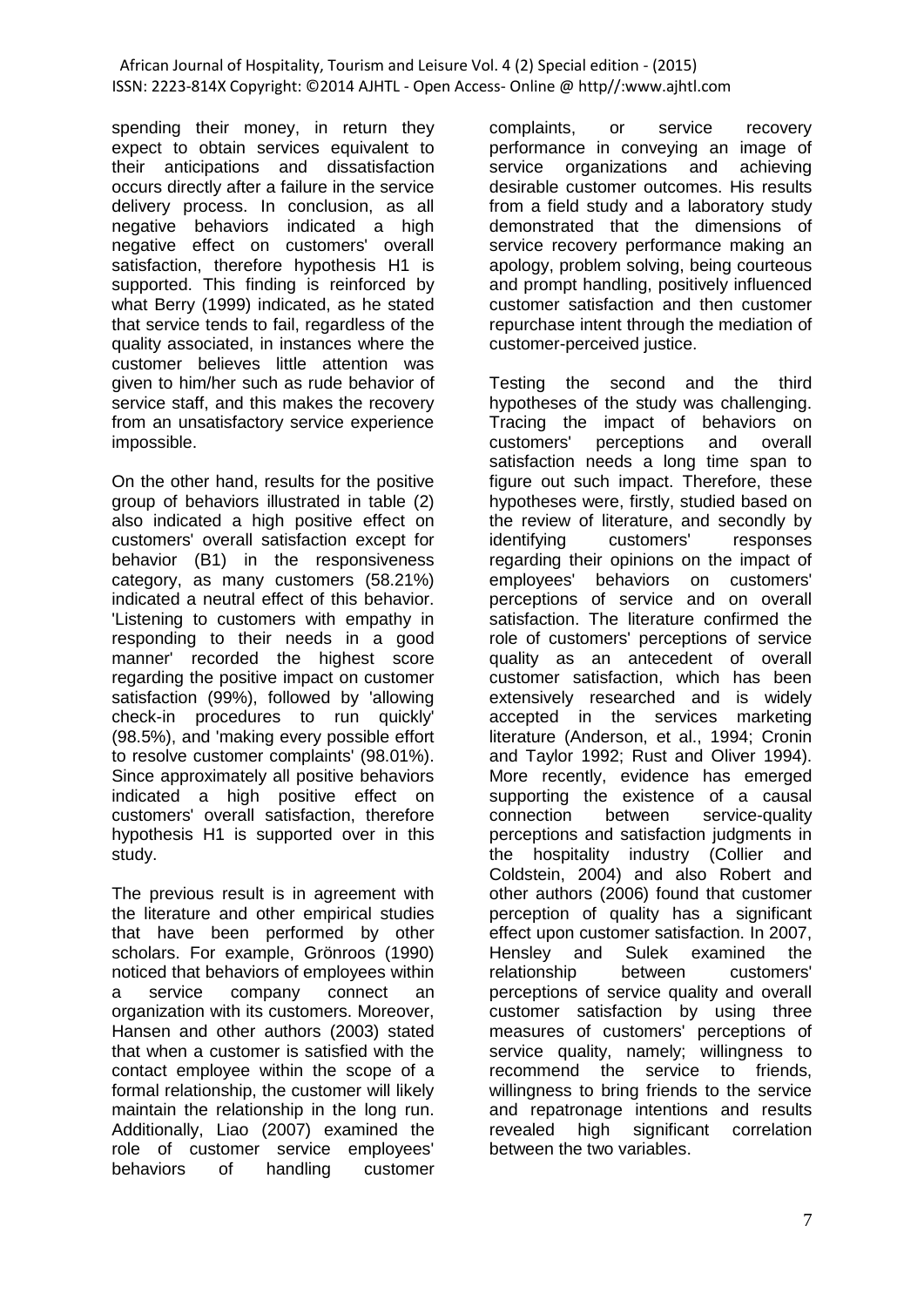Results relevant to the impact of employees' behaviors on customers' perceptions of service quality and overall satisfaction are shown in table (3), where the means were high reaching 3.7 and 3.9 consecutively. These results designated the high impact of employees' behaviors on the two variables and validated their correlation. Thus, hypotheses H2 and H3 are supported.

Based on customer responses regarding the effect of behaviors on customers' overall satisfaction, Chi-square test  $(X^2)$  was used for comparison between different customers. Several aspects were used as base for the comparison process such as; gender, nationality, purpose of visit, number of visits and length of stay as shown in table (4). Results of the test indicated the following; when comparing between genders the statistical test revealed no significant correlation for the sample as a whole. Findings showed a statistically significance difference between males and females on only seven out of forty behaviors.

#### **Table (2): The impact of positive and negative behaviors on customer overall satisfaction**

| <b>Behaviors demonstrating reliability</b><br>A1.<br>A2.<br>A3.<br>A4.<br>A5.<br>A6.<br>A7.<br><b>B1.</b><br><b>B2.</b><br><b>B3.</b><br><b>B4.</b><br><b>B5.</b><br><b>B6.</b><br><b>B7.</b> | Treats all customers in a consistent way.<br>Performs the billing function in an accurate manner.<br>Responds to your needs in a timely manner.<br>Lets you waiting longer than necessary for a demand.<br>Fails to seek or encourage feedback from customers.<br>Refuses to make changes in orders have been placed.<br>Always have mistakes and inaccurate billing procedures.<br><b>Behaviors demonstrating responsiveness</b><br>Refers to customers by their names.<br>Responds to your phones in a helpful tone of voice.<br>Meet the special needs of handicapped customers.<br>Makes every possible effort to resolve your complaints<br>Replies to your complaints in a rude and bad way.<br>Makes you feeling neglected in the rush of activities<br>Displays bad moods in the job. | R.<br>194<br>166<br>182<br>$\boldsymbol{0}$<br>$\overline{3}$<br>$\mathbf{1}$<br>$\Omega$<br>79<br>194<br>187<br>197<br>1 | Satisfied<br>%<br>96.52<br>82.59<br>90.55<br>0.00<br>1.49<br>0.50<br>0.00<br>39.30<br>96.52<br>93.03 | R.<br>$\overline{7}$<br>$\overline{35}$<br>19<br>33<br>26<br>$\overline{4}$<br>12<br>117<br>$\overline{7}$<br>10 | <b>Overall satisfaction</b><br><b>Neutral</b><br>$\frac{9}{6}$<br>3.48<br>17.41<br>9.45<br>16.42<br>12.94<br>1.99<br>5.97<br>58.21<br>3.48 | $\overline{R}$<br>$\Omega$<br>$\Omega$<br>0<br>168<br>172<br>196<br>189<br>$\overline{5}$<br>0 | Unsatisfied<br>%<br>0.00<br>0.00<br>0.00<br>83.58<br>85.57<br>97.51<br>94.03<br>2.49<br>0.00 |
|-----------------------------------------------------------------------------------------------------------------------------------------------------------------------------------------------|-----------------------------------------------------------------------------------------------------------------------------------------------------------------------------------------------------------------------------------------------------------------------------------------------------------------------------------------------------------------------------------------------------------------------------------------------------------------------------------------------------------------------------------------------------------------------------------------------------------------------------------------------------------------------------------------------------------------------------------------------------------------------------------------------|---------------------------------------------------------------------------------------------------------------------------|------------------------------------------------------------------------------------------------------|------------------------------------------------------------------------------------------------------------------|--------------------------------------------------------------------------------------------------------------------------------------------|------------------------------------------------------------------------------------------------|----------------------------------------------------------------------------------------------|
|                                                                                                                                                                                               |                                                                                                                                                                                                                                                                                                                                                                                                                                                                                                                                                                                                                                                                                                                                                                                               |                                                                                                                           |                                                                                                      |                                                                                                                  |                                                                                                                                            |                                                                                                |                                                                                              |
|                                                                                                                                                                                               |                                                                                                                                                                                                                                                                                                                                                                                                                                                                                                                                                                                                                                                                                                                                                                                               |                                                                                                                           |                                                                                                      |                                                                                                                  |                                                                                                                                            |                                                                                                |                                                                                              |
|                                                                                                                                                                                               |                                                                                                                                                                                                                                                                                                                                                                                                                                                                                                                                                                                                                                                                                                                                                                                               |                                                                                                                           |                                                                                                      |                                                                                                                  |                                                                                                                                            |                                                                                                |                                                                                              |
|                                                                                                                                                                                               |                                                                                                                                                                                                                                                                                                                                                                                                                                                                                                                                                                                                                                                                                                                                                                                               |                                                                                                                           |                                                                                                      |                                                                                                                  |                                                                                                                                            |                                                                                                |                                                                                              |
|                                                                                                                                                                                               |                                                                                                                                                                                                                                                                                                                                                                                                                                                                                                                                                                                                                                                                                                                                                                                               |                                                                                                                           |                                                                                                      |                                                                                                                  |                                                                                                                                            |                                                                                                |                                                                                              |
|                                                                                                                                                                                               |                                                                                                                                                                                                                                                                                                                                                                                                                                                                                                                                                                                                                                                                                                                                                                                               |                                                                                                                           |                                                                                                      |                                                                                                                  |                                                                                                                                            |                                                                                                |                                                                                              |
|                                                                                                                                                                                               |                                                                                                                                                                                                                                                                                                                                                                                                                                                                                                                                                                                                                                                                                                                                                                                               |                                                                                                                           |                                                                                                      |                                                                                                                  |                                                                                                                                            |                                                                                                |                                                                                              |
|                                                                                                                                                                                               |                                                                                                                                                                                                                                                                                                                                                                                                                                                                                                                                                                                                                                                                                                                                                                                               |                                                                                                                           |                                                                                                      |                                                                                                                  |                                                                                                                                            |                                                                                                |                                                                                              |
|                                                                                                                                                                                               |                                                                                                                                                                                                                                                                                                                                                                                                                                                                                                                                                                                                                                                                                                                                                                                               |                                                                                                                           |                                                                                                      |                                                                                                                  |                                                                                                                                            |                                                                                                |                                                                                              |
|                                                                                                                                                                                               |                                                                                                                                                                                                                                                                                                                                                                                                                                                                                                                                                                                                                                                                                                                                                                                               |                                                                                                                           |                                                                                                      |                                                                                                                  |                                                                                                                                            |                                                                                                |                                                                                              |
|                                                                                                                                                                                               |                                                                                                                                                                                                                                                                                                                                                                                                                                                                                                                                                                                                                                                                                                                                                                                               |                                                                                                                           |                                                                                                      |                                                                                                                  |                                                                                                                                            |                                                                                                |                                                                                              |
|                                                                                                                                                                                               |                                                                                                                                                                                                                                                                                                                                                                                                                                                                                                                                                                                                                                                                                                                                                                                               |                                                                                                                           |                                                                                                      |                                                                                                                  |                                                                                                                                            |                                                                                                |                                                                                              |
|                                                                                                                                                                                               |                                                                                                                                                                                                                                                                                                                                                                                                                                                                                                                                                                                                                                                                                                                                                                                               |                                                                                                                           |                                                                                                      |                                                                                                                  | 4.98                                                                                                                                       | 4                                                                                              | 1.99                                                                                         |
|                                                                                                                                                                                               |                                                                                                                                                                                                                                                                                                                                                                                                                                                                                                                                                                                                                                                                                                                                                                                               |                                                                                                                           | 98.01                                                                                                | 4                                                                                                                | 1.99                                                                                                                                       | $\Omega$                                                                                       | 0.00                                                                                         |
|                                                                                                                                                                                               |                                                                                                                                                                                                                                                                                                                                                                                                                                                                                                                                                                                                                                                                                                                                                                                               |                                                                                                                           | 0.50                                                                                                 | 8                                                                                                                | 3.98                                                                                                                                       | 192                                                                                            | 95.5                                                                                         |
|                                                                                                                                                                                               |                                                                                                                                                                                                                                                                                                                                                                                                                                                                                                                                                                                                                                                                                                                                                                                               | 0                                                                                                                         | 0.00                                                                                                 | 6                                                                                                                | 2.99                                                                                                                                       | 195                                                                                            | 97.0                                                                                         |
|                                                                                                                                                                                               |                                                                                                                                                                                                                                                                                                                                                                                                                                                                                                                                                                                                                                                                                                                                                                                               | 0<br>$\mathbf{1}$                                                                                                         | 0.00<br>0.50                                                                                         | 4                                                                                                                | 1.99                                                                                                                                       | 193                                                                                            | 96.0                                                                                         |
| <b>B8.</b>                                                                                                                                                                                    | Doesn't handle special requests saying not my responsibility                                                                                                                                                                                                                                                                                                                                                                                                                                                                                                                                                                                                                                                                                                                                  |                                                                                                                           |                                                                                                      | 11                                                                                                               | 5.47                                                                                                                                       | 189                                                                                            | 94.0                                                                                         |
| <b>Behaviors demonstrating assurance</b>                                                                                                                                                      |                                                                                                                                                                                                                                                                                                                                                                                                                                                                                                                                                                                                                                                                                                                                                                                               |                                                                                                                           |                                                                                                      |                                                                                                                  |                                                                                                                                            |                                                                                                |                                                                                              |
| C1.                                                                                                                                                                                           | Exhibits proper etiquette when dealing with you.                                                                                                                                                                                                                                                                                                                                                                                                                                                                                                                                                                                                                                                                                                                                              | 160                                                                                                                       | 79.6                                                                                                 | 41                                                                                                               | 20.4                                                                                                                                       | $\mathbf 0$                                                                                    | 0.00                                                                                         |
| $\overline{C2}$ .                                                                                                                                                                             | Is able to establish harmonious relationships with customers.                                                                                                                                                                                                                                                                                                                                                                                                                                                                                                                                                                                                                                                                                                                                 | 174                                                                                                                       | 86.5                                                                                                 | $\overline{27}$                                                                                                  | 13.4                                                                                                                                       | $\mathbf 0$                                                                                    | 0.00                                                                                         |
| C3.                                                                                                                                                                                           | Exhibits a thorough knowledge of all products and services.                                                                                                                                                                                                                                                                                                                                                                                                                                                                                                                                                                                                                                                                                                                                   | 158                                                                                                                       | 78.6                                                                                                 | 43                                                                                                               | 21.3                                                                                                                                       | 0                                                                                              | 0.00                                                                                         |
| C4.                                                                                                                                                                                           | Fails to keep records of items, orders, etc                                                                                                                                                                                                                                                                                                                                                                                                                                                                                                                                                                                                                                                                                                                                                   | 5                                                                                                                         | 2.49                                                                                                 | 21                                                                                                               | 10.4                                                                                                                                       | 175                                                                                            | 87.0                                                                                         |
| C5.                                                                                                                                                                                           | Lacks information at the point of sale.                                                                                                                                                                                                                                                                                                                                                                                                                                                                                                                                                                                                                                                                                                                                                       | $\mathbf{1}$                                                                                                              | 0.50                                                                                                 | 23                                                                                                               | 11.4                                                                                                                                       | 177                                                                                            | 88.0                                                                                         |
| C6.                                                                                                                                                                                           | Receptionist gives you his back while standing in front of him                                                                                                                                                                                                                                                                                                                                                                                                                                                                                                                                                                                                                                                                                                                                | $\overline{0}$                                                                                                            | 0.00                                                                                                 | 26                                                                                                               | 12.9                                                                                                                                       | 175                                                                                            | 87.0                                                                                         |
| <b>Behaviors demonstrating empathy</b>                                                                                                                                                        |                                                                                                                                                                                                                                                                                                                                                                                                                                                                                                                                                                                                                                                                                                                                                                                               |                                                                                                                           |                                                                                                      |                                                                                                                  |                                                                                                                                            |                                                                                                |                                                                                              |
| D1.                                                                                                                                                                                           | Greets you with a friendly welcome and big smile.                                                                                                                                                                                                                                                                                                                                                                                                                                                                                                                                                                                                                                                                                                                                             | 194                                                                                                                       | 96.5                                                                                                 | $\overline{7}$                                                                                                   | 3.48                                                                                                                                       | $\mathbf 0$                                                                                    | 0.00                                                                                         |
| D <sub>2</sub> .                                                                                                                                                                              | Talks politely with you.                                                                                                                                                                                                                                                                                                                                                                                                                                                                                                                                                                                                                                                                                                                                                                      | 194                                                                                                                       | 96.5                                                                                                 | 4                                                                                                                | 1.99                                                                                                                                       | 3                                                                                              | 1.49                                                                                         |
| D3.                                                                                                                                                                                           | Makes a good eye contact with customers.                                                                                                                                                                                                                                                                                                                                                                                                                                                                                                                                                                                                                                                                                                                                                      | 174                                                                                                                       | 86.5                                                                                                 | 27                                                                                                               | 13.4                                                                                                                                       | $\Omega$                                                                                       | 0.00                                                                                         |
| D4.                                                                                                                                                                                           | Listens to you with empathy and responds in a good manner.                                                                                                                                                                                                                                                                                                                                                                                                                                                                                                                                                                                                                                                                                                                                    | 199                                                                                                                       | 99.0                                                                                                 | $\overline{\mathbf{c}}$                                                                                          | 1.00                                                                                                                                       | $\mathbf 0$                                                                                    | 0.00                                                                                         |
| D5.                                                                                                                                                                                           | Allows you to feel special as you enter the hotel.                                                                                                                                                                                                                                                                                                                                                                                                                                                                                                                                                                                                                                                                                                                                            | 192<br>173                                                                                                                | 95.5<br>86.0                                                                                         | $\overline{9}$                                                                                                   | 4.48                                                                                                                                       | $\mathbf 0$                                                                                    | 0.00                                                                                         |
| D6.                                                                                                                                                                                           | Able to deal with different nationalities (Multi lingual).                                                                                                                                                                                                                                                                                                                                                                                                                                                                                                                                                                                                                                                                                                                                    |                                                                                                                           |                                                                                                      | 28                                                                                                               | 13.9                                                                                                                                       | $\Omega$                                                                                       | 0.00                                                                                         |
| D7.                                                                                                                                                                                           | Avoids sitting down or reading at his workstation.                                                                                                                                                                                                                                                                                                                                                                                                                                                                                                                                                                                                                                                                                                                                            |                                                                                                                           |                                                                                                      | 60                                                                                                               | 29.8                                                                                                                                       | $\mathbf{1}$                                                                                   | 0.50                                                                                         |
| D8.                                                                                                                                                                                           | Lacks basic verbal and customer relations skills                                                                                                                                                                                                                                                                                                                                                                                                                                                                                                                                                                                                                                                                                                                                              |                                                                                                                           |                                                                                                      | 20                                                                                                               | 9.95                                                                                                                                       | 178                                                                                            | 88.5                                                                                         |
| D9.                                                                                                                                                                                           | Doesn't make an eye contact when talking with you.                                                                                                                                                                                                                                                                                                                                                                                                                                                                                                                                                                                                                                                                                                                                            | 2                                                                                                                         | 1.00                                                                                                 | 28                                                                                                               | 13.9                                                                                                                                       | 171                                                                                            | 85.0                                                                                         |
| D <sub>10</sub>                                                                                                                                                                               | Uses cool, brief handshakes with you.                                                                                                                                                                                                                                                                                                                                                                                                                                                                                                                                                                                                                                                                                                                                                         | 7                                                                                                                         | 3.48                                                                                                 | 78                                                                                                               | 38.8                                                                                                                                       | 116                                                                                            | 57.7                                                                                         |
| D11                                                                                                                                                                                           | Never stop talking when escorting you to your room.                                                                                                                                                                                                                                                                                                                                                                                                                                                                                                                                                                                                                                                                                                                                           | 4                                                                                                                         | 1.99                                                                                                 | 67                                                                                                               | 33.3                                                                                                                                       | 130                                                                                            | 64.6                                                                                         |
| $\overline{D12}$                                                                                                                                                                              | Allows the smile to lose in the shuffle of getting things done.                                                                                                                                                                                                                                                                                                                                                                                                                                                                                                                                                                                                                                                                                                                               | $\overline{2}$                                                                                                            | 1.00                                                                                                 | $\overline{37}$                                                                                                  | 18.4                                                                                                                                       | 162                                                                                            | 80.6                                                                                         |
| D <sub>13</sub>                                                                                                                                                                               | Knocks your room's door while the sign is "don't disturb".                                                                                                                                                                                                                                                                                                                                                                                                                                                                                                                                                                                                                                                                                                                                    | 6                                                                                                                         | 2.99                                                                                                 | 5                                                                                                                | 2.49                                                                                                                                       | 190                                                                                            | 94.5                                                                                         |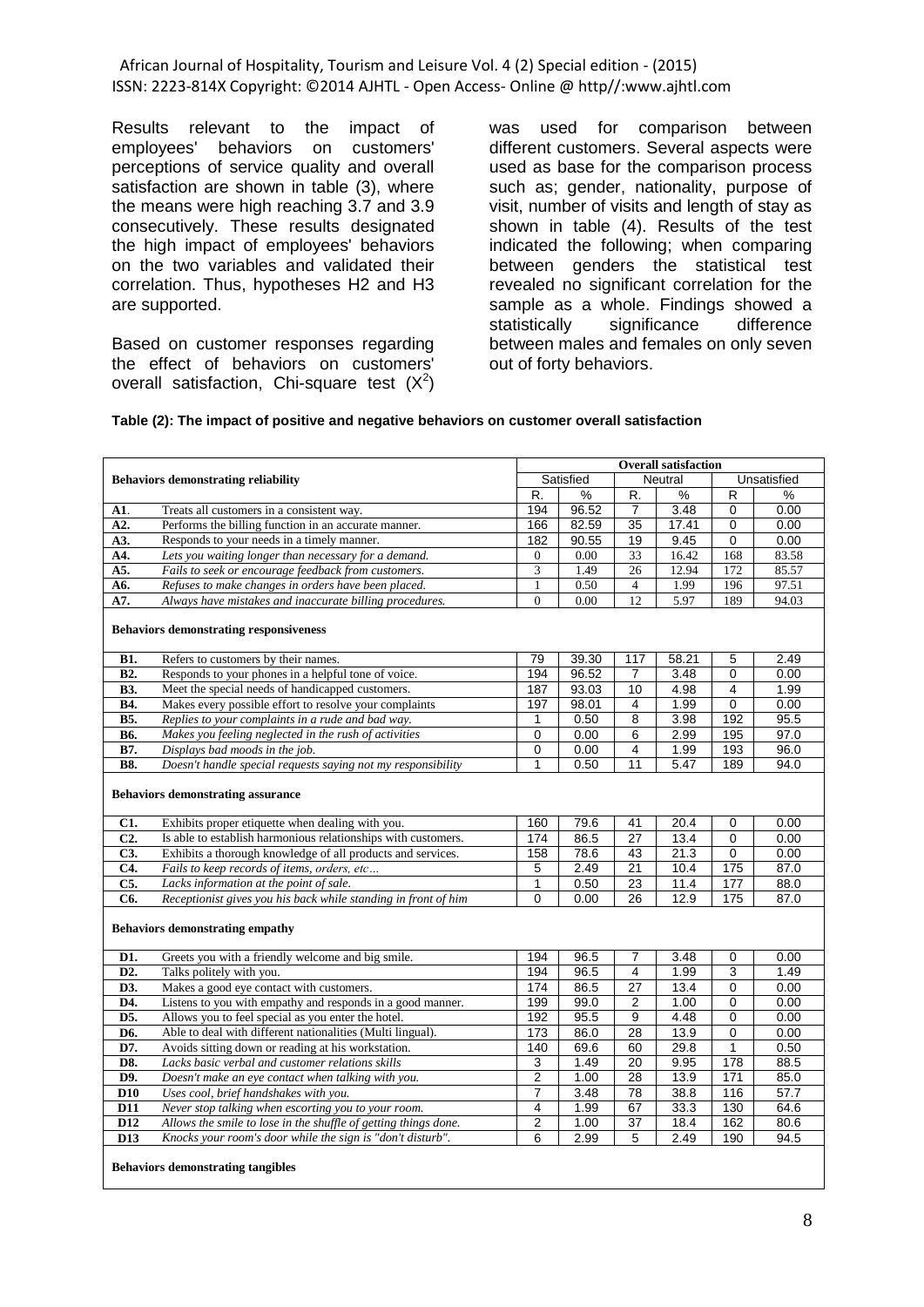| E1. | Allows check-in procedures to run quickly.                    | 198 | 98.5 |    | l.49 |     | 0.00 |
|-----|---------------------------------------------------------------|-----|------|----|------|-----|------|
| E2. | Avoids chewing gum and smoking.                               | 125 | 62.1 | 74 | 36.8 | ົ   | 1.00 |
| E3. | Keeps hands, face, body clean and tidy.                       | 165 | 82.0 | 34 | 16.9 |     | 1.00 |
| E4. | Uses gestures such as pointed fingers.                        |     | 00.1 | 18 | 8.96 | 181 | 90.0 |
| E5. | The outside attire of the employee is dirty and disorganized. |     | 0.00 |    | 1.49 | 196 | 97.5 |
| E6. | Always have problems during check-out.                        |     | 0.00 | 10 | 4.98 | 191 | 95.0 |

*Positive statements are in standard and negative ones are in italic.*  $R = Repetitions$ 

|  |  |  |  | Table (3): The effect of employees' behavior on customers' perceptions and satisfaction |
|--|--|--|--|-----------------------------------------------------------------------------------------|
|  |  |  |  |                                                                                         |

| Variables                                | Mean | Standard deviation |
|------------------------------------------|------|--------------------|
| Customers' perception of service quality |      | 1.06               |
| Customers' overall satisfaction          | 3.9  | 0.9                |

Results in table (4) indicated also that customers' responses revealed no significant differences between customers from different nationalities, and between customers who were traveling for business or leisure or other reasons, as well as for customers with different number of visits. In addition, no significant difference of satisfaction levels was detected between hotel customers with various length of stay. Based on the previous results, it could be concluded that employees' behaviors have great effect on overall customer satisfaction regardless of customers' gender, nationality, and purpose of visit, number of visits and length of stay. Thus, hypotheses H4 and H5 are not supported.

Previous results can aid managers to determine most important positive and negative behaviors that affect customer satisfaction and then prioritize them according to their importance. This study also advanced the hospitality management literature forward, and would hopefully encourage other researchers to test the proposed model presented in figure (2). The model presented in this study was developed based on findings of the study in addition to the review of literature in the same field. The proposed model is a trial to link employees' behaviors to customers' perceptions of service quality and to overall customer satisfaction based on literature review and results of the statistical analysis.

## **Conclusions and implications**

Results of the current study revealed that all employees' behaviors, either negative or positive, are highly correlated to the customers' overall satisfaction. This result is in agreement with the literature and several empirical studies. Moreover, the study traced the impact of behaviors on customers' perceptions and overall satisfaction through studying the relevant literature and gauging opinions on the impact of employees' behaviors on customers' perceptions of quality and their overall satisfaction. Findings in this context confirmed the correlation between these variables and their consecutive and exchanging effect. When studying responses based on customers' profiles and the characteristics of the visit, it was concluded that employees' behaviors have great effect on overall customer satisfaction regardless of customers' gender, nationality, and purpose of visit, number of visits and length of stay. In conclusion, it can be confirmed that human contact is a critical determinant of customer satisfaction, and when customers are satisfied with the human interaction, they may be absolving for other problems. Moreover, the hospitality industry relies heavily upon the provision of service to customers. Many of the product offerings are highly intangible; dependent primarily upon the creation of a positive customer experience. In the hotel sector, as hotel management relies on employees to deliver superior service, thus employees can be a foundation of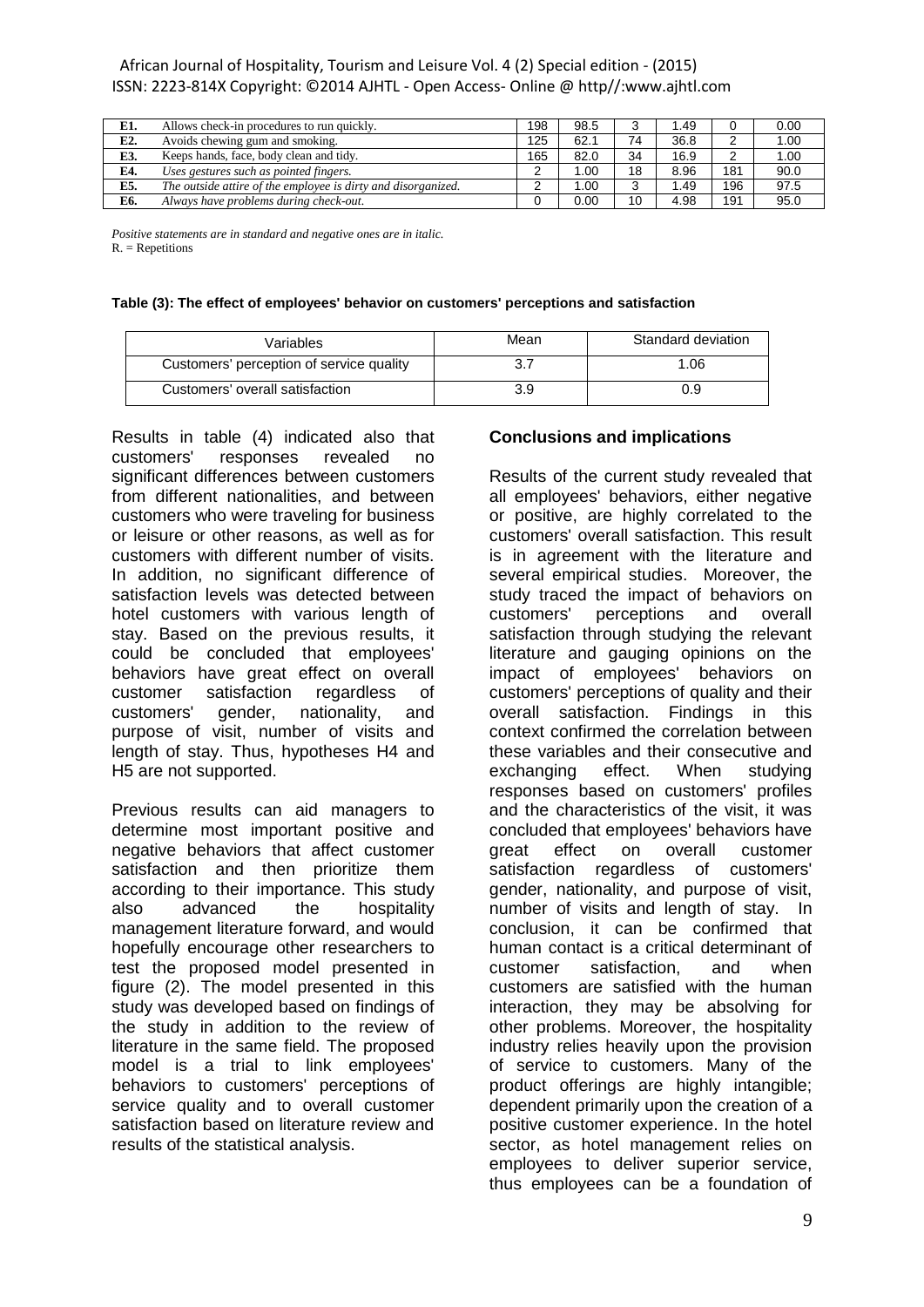competitive advantage. Service quality and customer satisfaction are influenced considerably by the values and actions of hotel employees.

|  |  |  | Table (4): Customers' satisfaction according to their profile |  |  |  |
|--|--|--|---------------------------------------------------------------|--|--|--|
|--|--|--|---------------------------------------------------------------|--|--|--|

| <b>Dimensions</b>   | P- value by |              |                  |                  |                |  |  |
|---------------------|-------------|--------------|------------------|------------------|----------------|--|--|
|                     | Gender      | Nationality  | Purpose of visit | Number of visits | Length of stay |  |  |
| 1. Reliability      |             |              |                  |                  |                |  |  |
| A1.                 | 0.17        | 0.12         | 0.166            | 0.128            | 0.236          |  |  |
| A2.                 | 0.20        | 0.33         | 0.251            | 0.101            | 0.086          |  |  |
| A3.                 | 0.23        | 0.17         | 0.116            | 0.204            | 0.168          |  |  |
| A4.                 | 0.38        | 0.31         | 0.213            | 0.146            | 0.286          |  |  |
| A5.                 | 0.06        | 0.41         | 0.16             | 0.161            | 0.177          |  |  |
| A6.                 | 0.31        | 0.19         | 0.213            | 0.056            | 0.282          |  |  |
| A7.                 | 0.41        | 0.31         | 0.166            | 0.174            | 0.122          |  |  |
| 2. Responsiveness   |             |              |                  |                  |                |  |  |
| B1.                 | 0.31        | 0.25<br>0.22 | 0.262            | 0.081            | 0.17           |  |  |
| B <sub>2</sub> .    | 0.18        |              | 0.132            | 0.119            | 0.281          |  |  |
| B3.                 | 0.13        | 0.36         | 0.181            | 0.263            | 0.3            |  |  |
| B4.                 | $0.02*$     | 0.33         | 0.263            | 0.172            | 0.172          |  |  |
| B5.                 | $0.01*$     | 0.22         | 0.263            | 0.234            | 0.11           |  |  |
| B6.                 | 0.40        | 0.36         | 0.222            | 0.169            | 0.137          |  |  |
| B7.                 | 0.22        | 0.33         | 0.097            | 0.125            | 0.177          |  |  |
| B8.                 | 0.33        | 0.22         | 0.281            | 0.136            | 0.096          |  |  |
| 3. Assurance<br>C1. | $0.03*$     | 0.16         | 0.186            | 0.242            | 0.102          |  |  |
| C2.                 |             | 0.14         | 0.143            |                  | 0.19           |  |  |
|                     | 0.35        | 0.14         |                  | 0.232            |                |  |  |
| C3.                 | $0.05*$     | 0.18         | 0.151            | 0.279            | 0.284          |  |  |
| C4.                 | 0.36        | 0.39         | 0.207            | 0.265            | 0.113          |  |  |
| C5.                 | 0.09        | 0.37         | 0.288            | 0.3              | 0.135          |  |  |
| C6.<br>4. Empathy   | 0.44        |              | 0.273            | 0.099            | 0.096          |  |  |
| D1.                 | 0.46        | 0.21         | 0.252            | 0.221            | 0.251          |  |  |
| D2.                 | 0.40        | 0.27         | 0.221            | 0.192            | 0.081          |  |  |
| D <sub>3</sub> .    | 0.19        | 0.36         | 0.108            | 0.262            | 0.161          |  |  |
| D4.                 | 0.08        | 0.25         | 0.289            | 0.099            | 0.124          |  |  |
| D5.                 | 0.07        | 0.41         | 0.245            | 0.167            | 0.297          |  |  |
| D6.                 | 0.08        | 0.31         | 0.174            | 0.299            | 0.248          |  |  |
| D7.                 | 0.47        | 0.17         | 0.099            | 0.222            | 0.113          |  |  |
| D8.                 | $0.001*$    | 0.13         | 0.25             | 0.159            | 0.124          |  |  |
| D9.                 | 0.06        | 0.22         | 0.124            | 0.08             | 0.29           |  |  |
| D <sub>10</sub> .   | $0.02*$     | 0.17         | 0.209            | 0.154            | 0.068          |  |  |
| D11.                | 0.33        | 0.45         | 0.217            | 0.103            | 0.277          |  |  |
| D <sub>12</sub> .   | 0.33        | 0.47         | 0.133            | 0.278            | 0.283          |  |  |
| D <sub>13</sub> .   | 0.15        | 0.27         | 0.214            | 0.133            | 0.251          |  |  |
| 5. Tangibles        |             |              |                  |                  |                |  |  |
| E1.                 | 0.34        | 0.33         | 0.166            | 0.147            | 0.214          |  |  |
| E2.                 | 0.13        | 0.31         | 0.251            | 0.264            | 0.2            |  |  |
| E3.                 | $0.001*$    | 0.18         | 0.116            | 0.191            | 0.076          |  |  |
| E4.                 | 0.12        | 0.26         | 0.213            | 0.123            | 0.103          |  |  |
| E5.                 | 0.30        | 0.14         | 0.16             | 0.177            | 0.134          |  |  |
| E6.                 | 0.16        | 0.16         | 0.213            | 0.079            | 0.059          |  |  |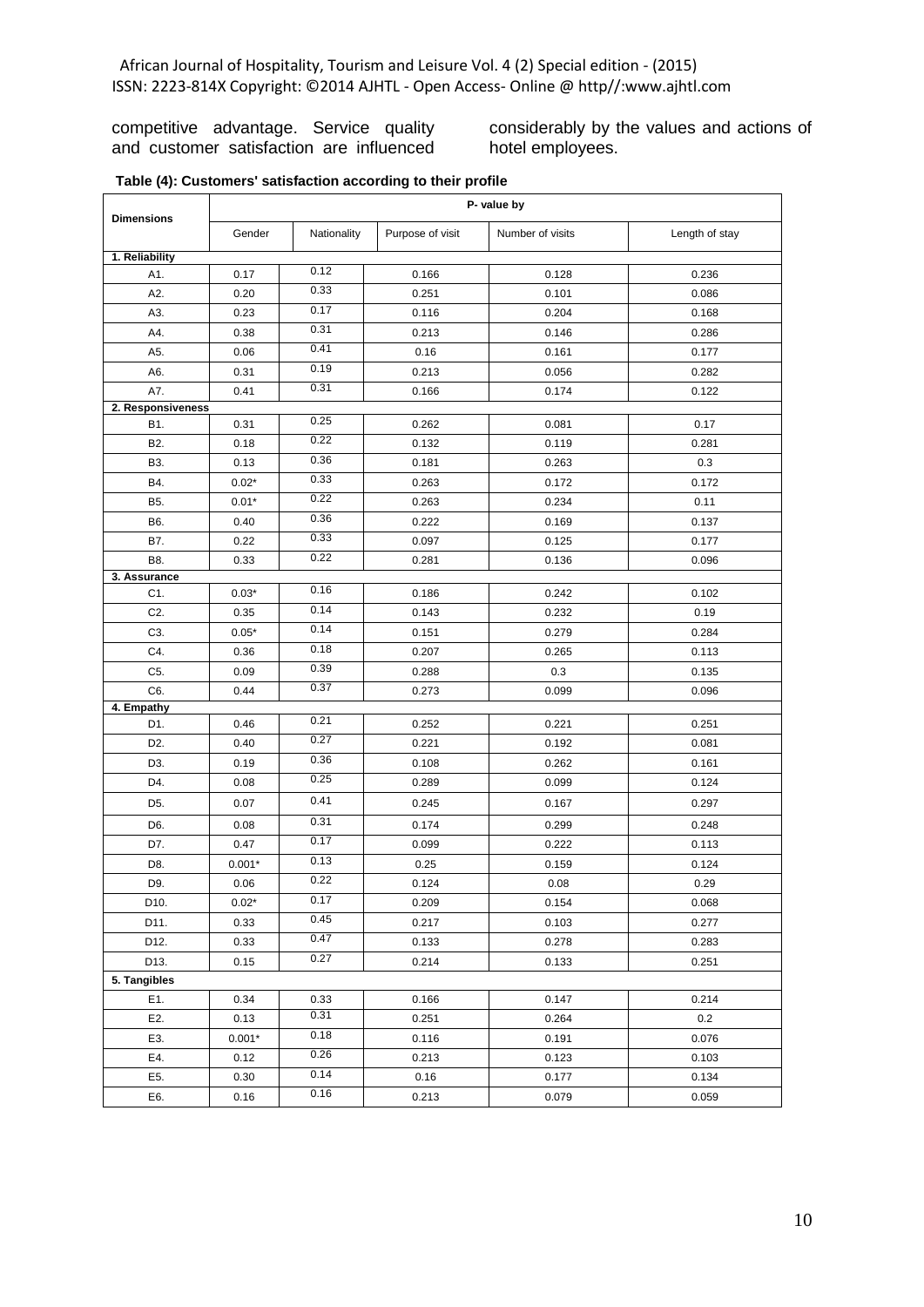

Figure (2): A model of the relation ship between employee behavior, customer perception of service quality and customer satisfaction (Source: the study and the review of literature)

> By providing exceptional service, hotel employees can enhance the image of the hotel and the level of perceived and actual service quality. Hospitality mangers could benefit from these findings as well by adapting strategies to engage and retain highly effective, devoted, and satisfied employees on one hand, and to delight and satisfy their customers on the other. The more managers allocate resources towards employee development, in a

similar fashion as they do with customers, the higher the probability of success the organization will have.

In brief, the results of the current study confirm the findings of Deborah and Wanda (2008) who suggested that developing a method to measure the agreeableness personality trait of hospitality employees could assist hospitality managers in selecting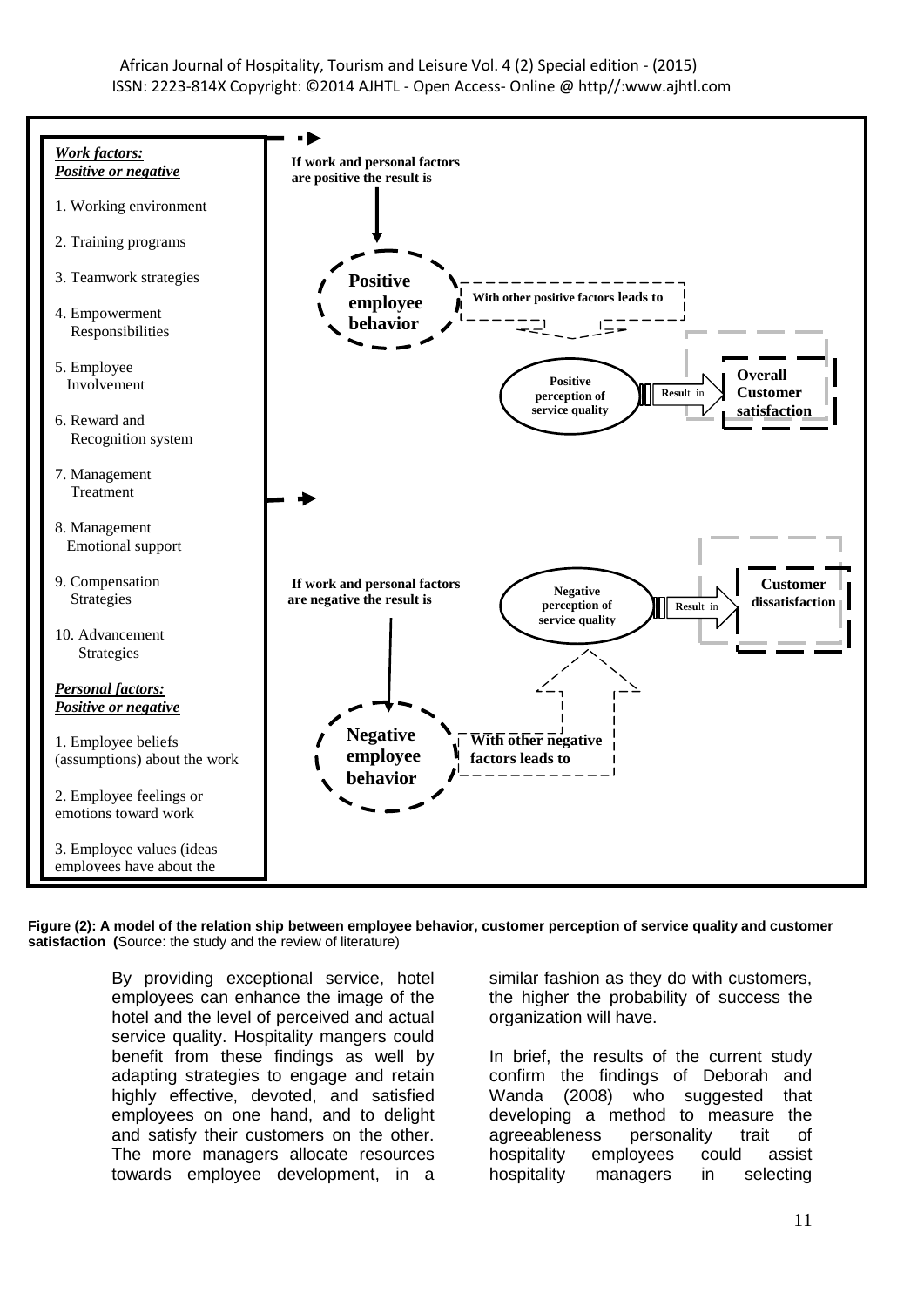candidates that have a greater likelihood of delivering quality customer service and ensures customer satisfaction.

It is noteworthy to mention that, several limitations were encountered in the current study. These included that the study was limited to the category of 5-star hotels in Egypt only. Future research should explore other categories of hotels as well as other types of service contexts such as restaurants, motels, etc. The present study used only 40 of the most notable positive and negative employees' behaviors findings of the study were therefore indicative rather than conclusive. Field study was conducted at one specific time, a longitudinal study would be useful, and the participation of employees in the field study will be very useful as well.

This study can well be used to derive many ideas for possible future research such as conducting a research that is exclusively dedicated to search for the factors that affects employees' behaviors and attitudes toward the workplace, and investigating the impact of management way of treatment on employees' performance in the work place. Further research attempts should aim at investigating the same research hypotheses but from two points of view; customers and employees. This is very important to validate the results of this research, and to verify whether customers' and staff members' visions are the same, or different. Moreover, further research may adopt the extension and testing of the model introduced in this study within different types of organizations, examining employee-customer relationships may introduce fruitful results to researching efforts in this area.

# **References**

Anderson, E., Fornell, C. & Lehmann, R. (1994). Customer Satisfaction, Market Share, and Profitability: Findings from Sweden, *Journal of Marketing*, Vol. 58: 53-66.

Armando, V. (2005). Delivering Quality Service: All for One?, *Journal of Quality Assurance in Hospitality & Tourism*, Vol. 6, No. 1/2: 25-42.

Arnette, B., Laverie, A. & Mclane, C. (2002). Using job satisfaction and pride as internal marketing tools, *Cornell hotel and restaurant administration quarterly*, Vol. 34, No. (2): 87-96.

Bei, L. & Chiao, Y. (2001). An integrated model for the effects of perceived product, perceived service quality, and perceived price fairness on customer satisfaction and loyalty, *Journal of customer satisfaction\dissatisfaction and complaining behavior,* Vol. 14, No. 1: 125- 139.

Bienstock, C. & DeMoranville, W. (2006). Using Manager Reports of Employee Behavior to Investigate the Relationship Between Organizational Citizenship Behaviors and Customers' Perceptions of Service Quality, *Services Marketing Quarterly*, Vol. 28, No. 1: 103- 118.

Bowen, J. & Shoemaker, S. (1998). Loyalty: A strategic commitment, *Cornell Hotel and Restaurant Administration Quarterly*, Vol. 35, No. 3: 12-25.

Brown, S., Cowles, D. & Tuten, D. (1996). Service recovery: its value as a retail strategy, *International Journal of Service Industry Management,* Vol. 7, No. 5: 32– 46.

Cronin, J. & Taylor, S. (1992). "Measuring service quality: a re-examination and extension," *Journal of Marketing*, Vol. 56 (July), No. 55-68.

Deborah, B. and Wanda, C. (2008), Getting Along with Others: The Relationship Between Agreeableness and Customer Satisfaction in the Foodservice Industry, *Journal of Human Resources in Hospitality & Tourism*, Vol. 7, No.1: 65-83.

Dimitris, Z., Nikolaos, K. & Petros, T. (2007). A Simulation Model for Measuring Customer Satisfaction through Employee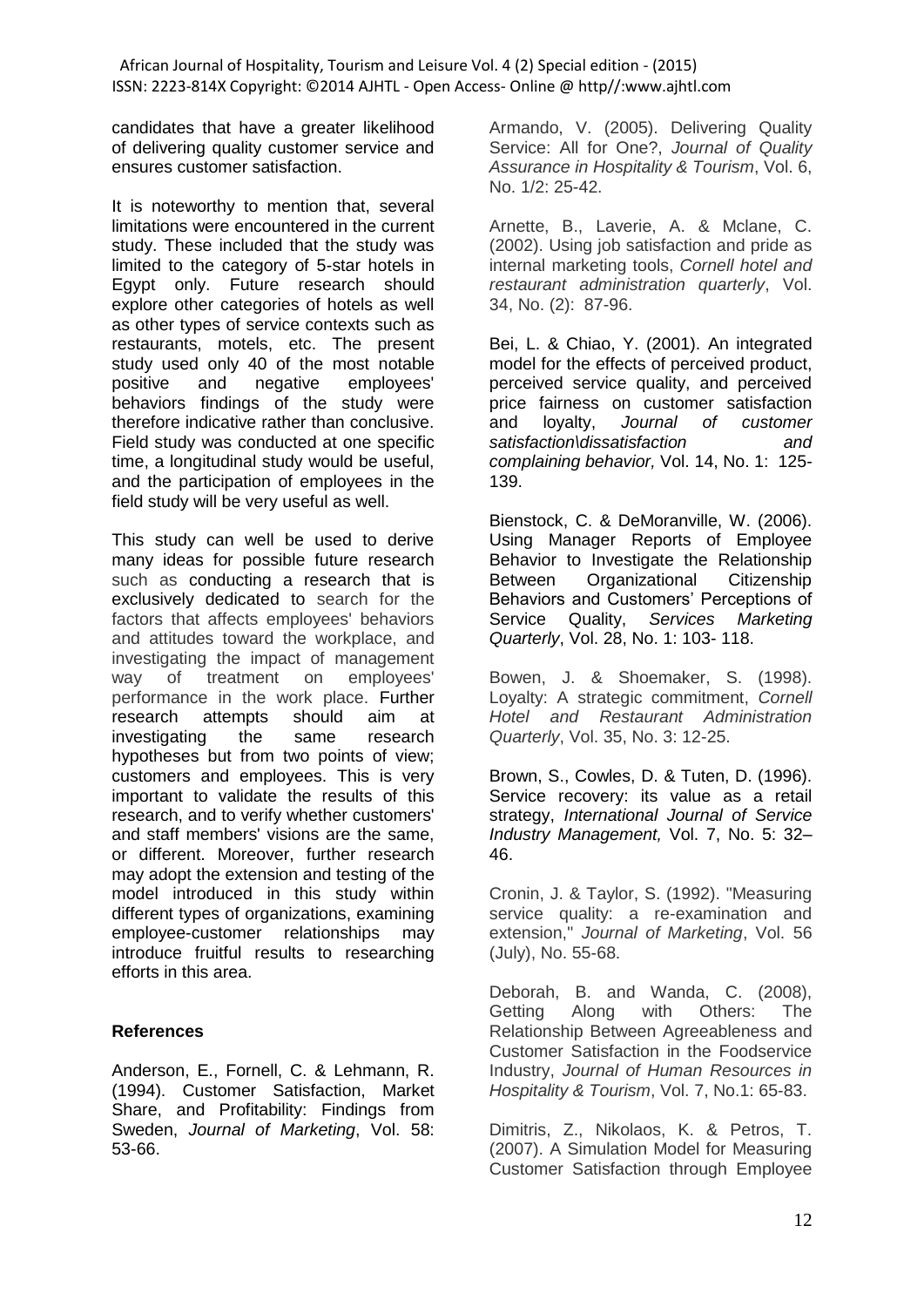Satisfaction, *AIP Conference Proceedings*, Vol. 963, No. 2: 1086- 1089.

Duboff, R. & Heaton, C. (1999). Employee loyalty: A key link to value growth, *Journal of strategy and leadership*, Vol. 27, No. 1: 8-12.

Grönroos, C. (1990). *Service management and marketing in the service sector*. In Bo Bergman, and Bengt Klefsjo, (1994), *Quality from customer need to customer satisfaction*. London. McGraw-Hill, Inc.

Gwinner, K., Gremler, D. & Bitner, M. (1998). "Relational benefits in services industries: the customer's perspective", *Journal of the Academy of Marketing Science*, Vol. 26, No. 2: 101-14.

Hanna, V., Backhouse, C. & Burns, N. (2004). Linking employee behavior to external customer satisfaction using quality function deployment, *Journal of Engineering Manufacture*, Vol. 218: 1167- 1177.

Hansen, H., Sandvick, K. & Seines, F. (2003). Direct and indirect effects of commitment to a service employee on the intention to stay, *Journal of Service Research*, Vol. 5, No. 4: 356-68.

Helen, A. (1993). Warning! Negative influences at work, *Human Resource Focus Magazine*, Vol. 70, No. 9, 1-23.

Hensley, L. & Sulek, J. (2007). Customer satisfaction with waits in multi-stage services, *Managing Service Quality*, Vol. 17, No. 2: 152-173.

Jones, L. 7 Dent, M. (1994). Improving service: managing response time in hospitality operations, *International Journal of Operations and Production Management*, Vol. 14, No. 5: 52–59.

King, C. (2004). *Do-It-Yourself Business Plan Workbook*, New York, John Wiley and Sons.

Kong, M. & Jogaratnam, G. (2007). the influence of culture on perceptions of service employee behavior, *Managing Service Quality*, Vol. 17,No. 3: 275-297.

Lemmink, J. & Mattsson, J. (1998). Warmth during non-productive retail encounters: the hidden side of productivity, *International Journal of Research in Marketing*. Vol. 15, No. 5: 505–517.

Liao, H. (2007). Do It Right This Time: The Role of Employee Service Recovery Performance in Customer-Perceived Justice and Customer Loyalty After Service Failures, *Journal of Applied Psychology*; Vol. 92, No. 2: 475-489.

Liljander, V. (2000). *The Importance of Internal Relationship Marketing for External Relationship Success,* New York, Springer publishers.

Mattsson, J. & Lemmink, J. (2002). Employee behavior, feelings of warmth and customer perception in service encounters, *International journal of retail and distribution management*, Vol. 30, No. 1: 18-33.

Mittal, B. & Lassar, W. (1996). The role of personalization in service encounters, *Journal of Retailing*. Vol. 72, No. 1: 95– 109.

Nicolini, G. & Silvia, S. (2006). Customer Satisfaction in the Airline Industry: the Case of British Airways, *Quality and reliability engineering international*, Vol. 22: 581–589.

Oliver, R. (1997). *Satisfaction; A behavioral perspective on the customer*, New York, McGraw-Hill.

Parasuraman, A., Zeithaml, V. & Berry, L. (1994). Reassessment of expectations as a comparison standard in measuring service quality: Implications for further research, *Journal of Marketing*, Vol. 58, No. 1: 111-124.

Parasuraman, A., Zeithaml, V. & Berry, L. (1998). *Understanding and leveraging the role of customer service in external,*